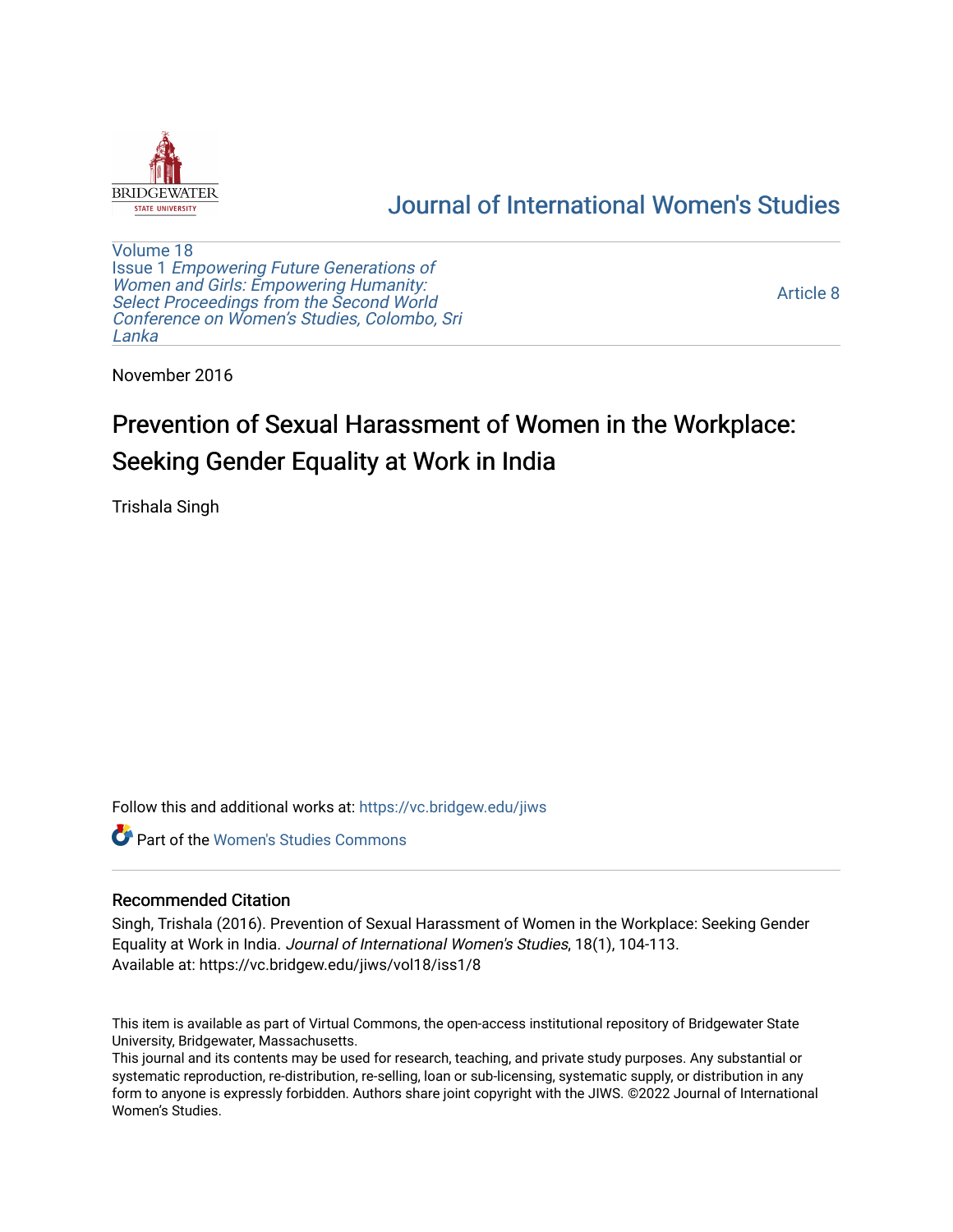#### Singh: Prevention of Sexual Harassment of Women in the Workplace

This journal and its contents may be used for research, teaching and private study purposes. Any substantial or systematic reproduction, re-distribution, re-selling, loan or sub-licensing, systematic supply or distribution in any form to anyone is expressly forbidden. ©2016 Journal of International Women's Studies.

#### **Prevention of Sexual Harassment of Women in the Workplace: Seeking Gender Equality at Work in India**

By Trishala  $Singh<sup>1</sup>$ 

#### **Abstract**

 $\overline{\phantom{a}}$ 

B.R. Ambedkar, the architect of the Indian Constitution, once stated that the measure of progress of a community is the degree of progress achieved by its women. Financial independence and education are two of the most essential sources of women's progress and empowerment. However, the process of achieving financial independence is often plagued with sexual harassment in the workplace, experienced by most women. This paper is an attempt to analyze the definition and components of sexual harassment, its extent and types. It analyzes the existing Constitutional and legal framework in India for prevention of sexual harassment in the workplaces in India through landmark judicial pronouncements and the Sexual Harassment of Women at Workplace Act, 2013.

*Keywords:* Sexual Harassment, International Legal History, Constitutional framework, Sexual Harassment of Women at Workplace Act, 2013, Indian women

#### **Introduction: Defining Sexual Harassment**

Any act, action or behavior with an underlying sexual connotation done to intimidate or humiliate a victim can be classified as sexual harassment. It may comprise of a single act or a series of them, and there is no relevance attached to the intention of the perpetrator behind such action.<sup>2</sup> Certain common instances of sexual harassment include: leering at a female colleague's body, passing distasteful comments on her character or about the way she dresses, indulging in inappropriate sexual humor in the workplace to the discomfort of female colleagues, sexually suggestive gestures, displaying visual material with sexual content in the form of graffiti, cartoons, pin ups etc, calling up a female colleague late at night or persistently insisting her for lunch or dinner dates thereby making her uncomfortable or any other such verbal or physical conduct.

The popular perception that sexual harassment essentially constitutes overt physical acts is a major misconception in extending the ambit of the definition. The psychological element, including any subtle gesture or innuendo, is equally important. Women across all ages and professions face the problem of sexual harassment. However, some professions and positions are more vulnerable than others; for instance, women working in the film and modeling industries or those in the position of new recruits in private organizations are likely to be more prone to the menace of sexual harassment either due to the very nature of their profession or by being the junior

<sup>&</sup>lt;sup>1</sup> Trishala Singh, 2<sup>nd</sup> year law student at Hidayatullah National Law University, Raipur, India. My areas of academic interest include constitutional law, environmental law and women's studies. I enjoy playing badminton and have been participated at the intra state level badminton competitions. I am currently a part of the university badminton team. I have been felicitated by former President Dr. A.P.J. Abdul Kalam for an intra state essay competition in 2011.

<sup>1</sup> Jones v. Armas Nominees, (P) Ltd., 59 IR 61, per Judicial Registrar, Millane, quoted in Foster and Woolworth Ltd., [2000] NSWIRC 208, available at [www.austlii.org](http://www.austlii.org/) (accessed on 28 May 2016)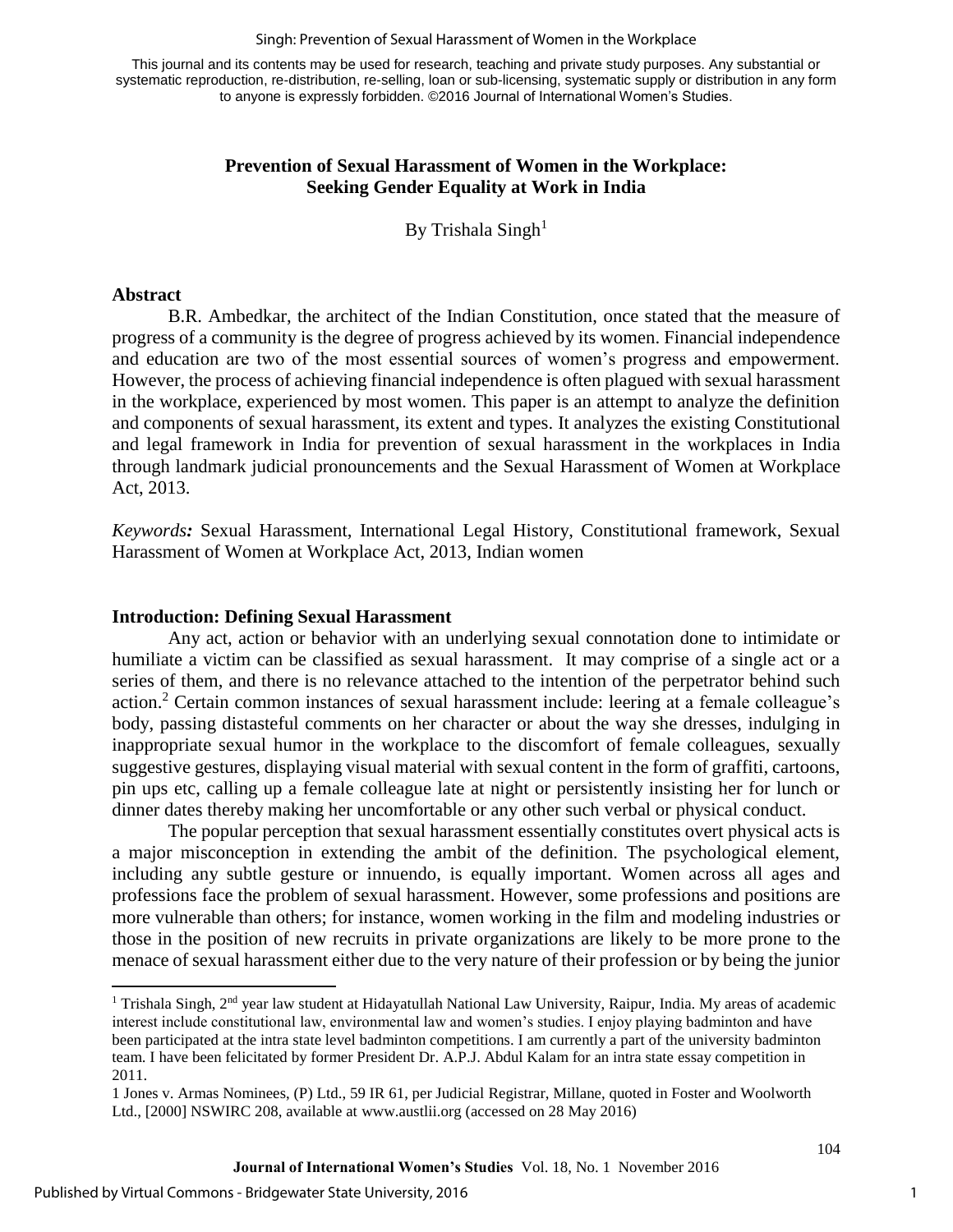most in the hierarchy of an organization headed by men. Having said this, no profession is truly and totally free from sexual harassment and no woman is truly protected despite the legislative and organizational frameworks claiming to protect them. For every woman that stands up against harassment there are numerous others who suffer in silence.

Sexual harassment speaks more to power relationships and victimization than it does to sex itself.<sup>3</sup> It is the improper use of power to extort sexual gratification and reflects a power relationship that is exploitative.<sup>4</sup> It results from a misuse of power and not necessarily sexual attraction.<sup>5</sup> It reflects a disparity in power between the perpetrator and the victim, which more often than not, mirrors the power differentials between men and women in society.<sup>6</sup> Legal scholars and jurists have emphasized that such conduct is objectionable because it does not only interfere with the personal life of the victim but also severely damages the victim's abilities and dignity.<sup>7</sup> Sexual Harassment is deeply rooted in the patriarchal societal setup where male power dominates. It can be seen as a form of discrimination based on sex since the expression of sexuality in the workplace is considered prejudicial to the dignity of women, aimed to maintain the system of exploitation based on unequal economic and social structures thriving in an atmosphere of threat, terror and reprisal.<sup>8</sup> This is particularly true in India, where there is a deep rooted gender bias against women, manifesting itself in high rates of female infanticide and sexual violence against women. Hence, unfavorable working conditions for women by undermining their capabilities as workers is quite prevalent in the Indian context. Thus, essentially, sexual harassment constitutes one of the components of the wider problem of sex based discrimination against women. It seeks to institutionalize the subordination of women.

#### **Sexual Harassment: Extent and Types**

While literature is available which studies the extent of sexual harassment, defines the actions which constitute harassment, this section proposes to provide an overview of the problem and offer a space for existing definitions.

#### *Determining the Extent of the Problem (with reference to India)*

To assess the problem it is necessary to understand its extent and types. In India most women choose to remain silent for fear of generating a disproportionate reaction that incurs their greater suffering. Moreover, most cases of sexual abuse go unreported because of the traumatic trial procedure that follows and the social stigma attached to it.<sup>9</sup> The humiliation of recounting the entire incident in explicit detail during the trial and the opposition's continuous attempts to discredit her entire testimony play psychological havoc with the minds of the victims. This is coupled with threats of demotion or firing from a job if the harasser occupies a position of

 $\overline{a}$ 

<sup>3</sup>*Sexual Harassment in the Work Place: Opportunities and Challenges for legal redress in Asia and Pacific*; International Women's Right Action Watch Asia Pacific, 2005 .p. 2.

<sup>4</sup>RehanaSikri, *Women and Sexual Exploitation: Harassment at Work*, Kanishka Publishers, 1999 pp. 130, 131.

<sup>&</sup>lt;sup>5</sup> William Petrocelli and Barbara Kate Repa, Sexual Harassment on the job, Nolo Press. 1992 p. 1-9.

<sup>&</sup>lt;sup>6</sup> ILO. Technical Report for Discussion, ILO- Japan Regional; International Women's Right Action Watch Asia Pacific 2005. p. 2

<sup>7</sup> G. SaqlainMasoodi, LalitaDhar, *The Jurisprudence of Sexual Harassment: Old Beginnings and new Thinking*, Indian Socio-Legal Journal 2006 Vol.XXXII Nos, 1&2, p. 95

<sup>8</sup>Rajashri Das Gupta; *Politics of Silence Sexual Harassment at Workplace*, Sanhita, Kolkata, 2001

<sup>9</sup>SubhashChander Singh, *Sexual Harassment of Women at Workplaces: Need for a Comprehensive Legislation*, 1998 Cri.L.J. (Journal) 33 at 37.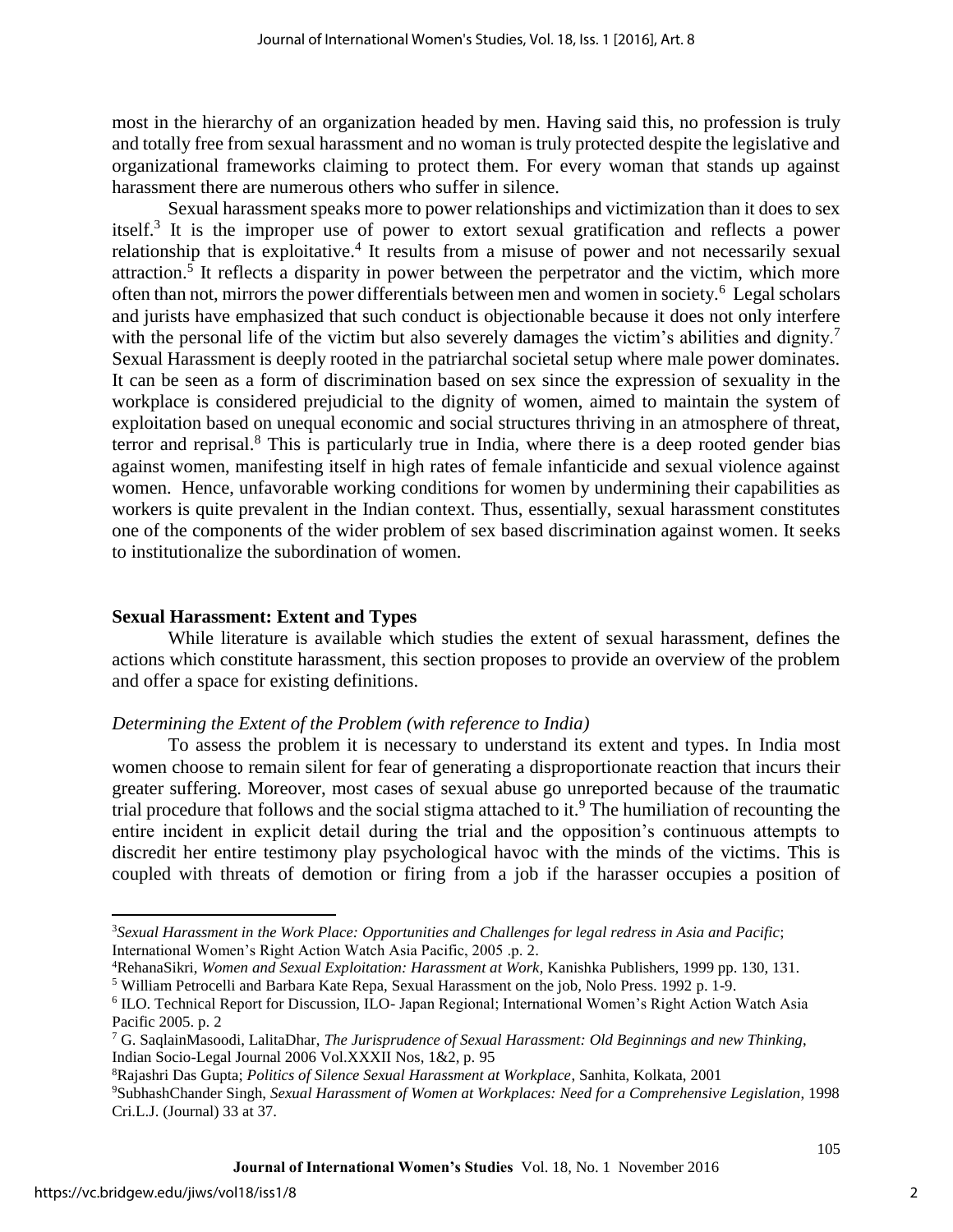authority. There is a lack of statistical data regarding the actual extent of the crime due to a large number of cases going unreported. Oxfam India's survey showed that 17% of working women faced sexual harassment in India. <sup>10</sup> In an earlier survey across 23 countries 15- 30% women were reported to have fallen prey to sexual harassment at workplaces.<sup>11</sup> A study including a national online poll with three Multi National Corporations, 28 focus groups and individuals was carried out to gauge the scenario in developed countries, it was held that 52% of the most highly qualified women quit their jobs and 63% of them attributed it to sexual harassment at workplace.<sup>12</sup> In India, a woman is sexually harassed every 12 minutes.<sup>13</sup>

## *Types of sexual harassment*

This section aims to classify the various types of sexual harassment in the workplace by dividing them into two categories. The division is based majorly on US precedents; however, the objective is to lay down a general understanding of the concept by putting forth a broad classification. The first one is where the harasser promises to give an economic advantage in lieu of sexual gratification received from the victim; in the second type, there is no difference in the economic position of the victim, but the continuous harassment leads to unfavorable and hostile working conditions.

The first category seemingly works on the principle of *quid pro quo*. It refers to situations where an employer or superior at work makes tangible job related promises of promotion, higher pay, advancement etc., conditional upon obtaining sexual favors from the employee.<sup>14</sup> In countries like India, where jobs are scarce the pressure of survival in a situation of scarcity, added to their low status in the society, keeps women silent and causes sexual harassment to become structural.<sup>15</sup> Consequences of this type of harassment can be of two types.

*Tangible***:** This was laid down by the US Supreme Court in the case of Burlington v. Ellerth. The Court held this type of consequence to be visible such as hiring, firing, failing to promote, reassignment with significantly different responsibilities, a decision to cause a significant change in benefits, a demotion evidenced by a significant decrease in wage or salary, a less distinguished title, a material loss of benefits and significantly diminished material responsibilities.<sup>16</sup> In an allegation of this type it is sufficient for the complainant to prove that such a threat was made.<sup>17</sup>

 $\overline{\phantom{a}}$ 

<sup>&</sup>lt;sup>10</sup> The Survey was conducted in Delhi, Mumbai, Banglore, Chennai, Kolkata, Lucknow, Ahmadabad and Durgapur by Oxfam India and Social Rural Institute, Reported on Nov. 2012; available at [http://twocircles.net](http://twocircles.net/) /node/307393 (last accessed on 28 May 2016)

<sup>&</sup>lt;sup>11</sup> Sexual Harassment at Workplace in Vietnam: An Overview of the Legal Framework, A research report of ILO, March 2013; available at [http://www.ilo.org/wcmsp5/groups/public/---asia/---ro-bangkok/---ilo](http://www.ilo.org/wcmsp5/groups/public/---asia/---ro-bangkok/---ilo-hanoi/documents/publication/wcms_206106.pdf)[hanoi/documents/publication//wcms\\_206106.pdf;](http://www.ilo.org/wcmsp5/groups/public/---asia/---ro-bangkok/---ilo-hanoi/documents/publication/wcms_206106.pdf) (last accessed on 28 May 2016)

<sup>&</sup>lt;sup>12</sup> Hewlett and her six co authors, "The Athena Factor: Reversing the Brain Drain in Science, Engineering and Technology," Harvard Business Review, May 22 2008; available at [www.chicagotribune.com;](http://www.chicagotribune.com/) (last accessed on 28 May 2016)

<sup>&</sup>lt;sup>13</sup>D.K.Srivastava, Progress of Sexual Harassment Law In India, China and Hong Kong. Prognosis for future reforms, Harvard International Law Journal Vol.51, Aug. 11, 2010, p. 172.

<sup>14</sup> International Women's Rights Action Watch Asia Pacific Occasional Papers series No.7, Sexual Harassment in the Workplace: Opportunities and Challenges for Legal Redress in Asia and Pacific, p. 8. <sup>15</sup>*Ibid.*

<sup>16</sup> Burlington v. Ellerth, (524) U.S. 742 (1998).

<sup>&</sup>lt;sup>17</sup> The complainant need not establish or prove that such a threat of adverse action was actually carried out as discussed in Burlington v. Ellerth.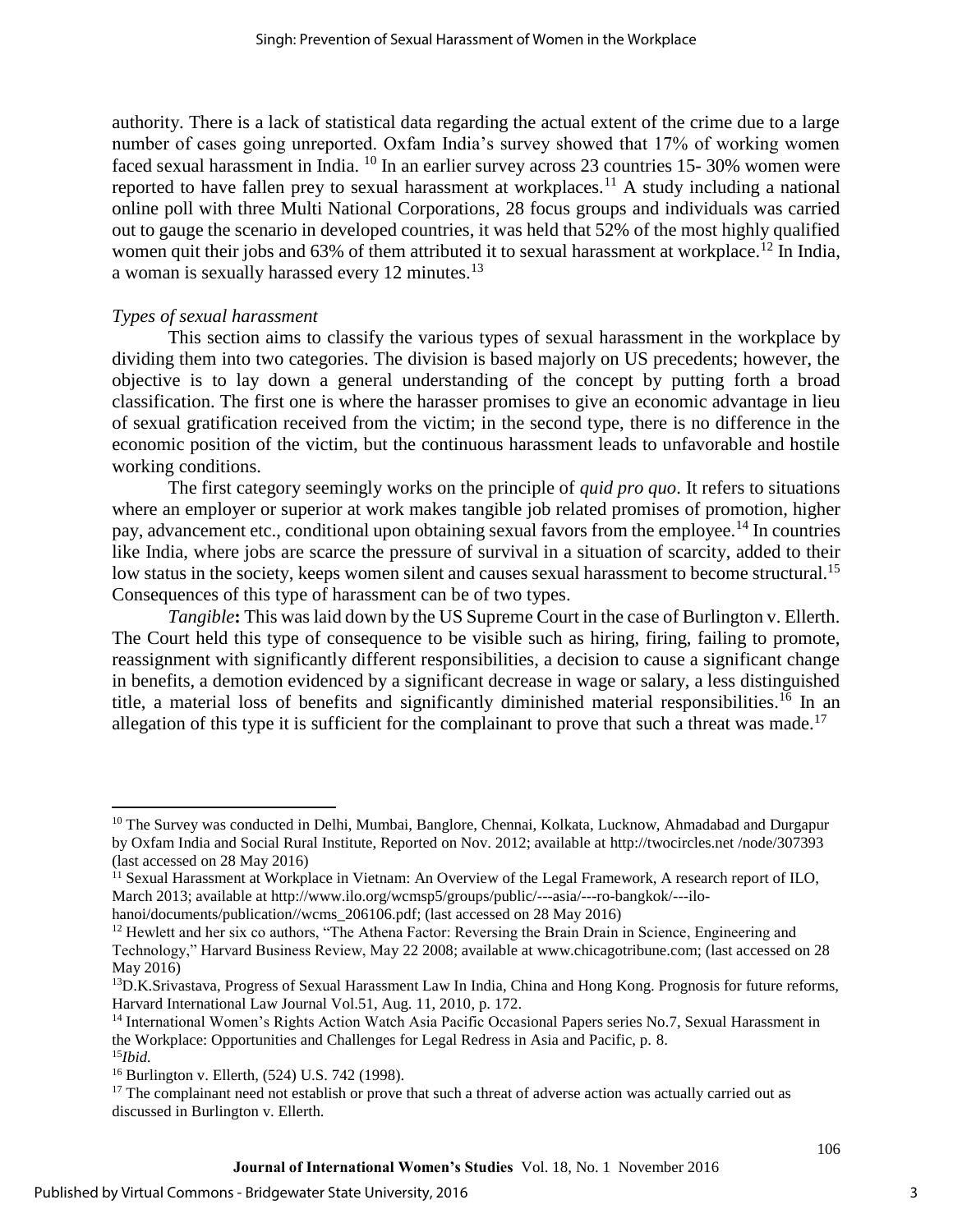*Intangible:* In this type of adverse employment action, a complainant need not demonstrate any so called tangible adverse employment action over and above a hostile and demeaning environment.<sup>18</sup>

The US Supreme Court explained the second category of harassment in the case of Harris v. Forklift Systems. It was held that when a Work Place is permeated with discriminatory intimidation, ridicule and insult that is sufficiently severe or pervasive to alter the conditions of the victim's employment and create an abusive working environment<sup>19</sup> it adversely affects her working capacity. This was followed by the decision of House of Lords in England where it held that it was not necessary for the victim to demonstrate physical or economic consequences and that the compensation for injury to feeling can be awarded where an employment action is taken that results in complainants role and position being substantially undermined or her being increasingly marginalized at work. $20$ 

## **Sexual Harassment: Undermining Fundamental Rights and Basic Human Dignity of Indian Citizens**

The very notion of Sexual Harassment in the workplace intrinsically violates certain basic fundamental rights guaranteed to the citizens of India, enshrined in and protected by the Indian Constitution. Thus, any act or conduct amounting to sexual harassment is against the very basic structure of The Constitution of India that seeks to ensure and safeguard the dignity of its citizens. Such provisions are:

- 1. **Article 14:** Equality before the law or the equal protection of the law.
- 2. **Article 15:** Prohibition of discrimination on the grounds of sex.
- 3. **Article 19:** Right to practice any profession or to carry out any occupation, trade or business which right includes within its ambit "a right to a safe environment free from sexual harassment."<sup>21</sup>
- 4. **Article 21:** Right to life and personal liberty which includes right to life with dignity.

## **Vishaka and Others. V. State of Rajasthan:<sup>22</sup> The Recognition of Sexual Harassment as an Offence**

The offence of Sexual Harassment in India had no statutory reference till as late as 1997. Before this, Section 354 and Section 509 of the Indian Penal Code dealt with such acts. Section  $354^{23}$  deals with the Criminal assault of Women to outrage Women's modesty. Section  $509^{24}$  dealt with using a word, gesture or act intended to insult the modesty of a woman. There was no legal obligation upon institutions or management to protect and prevent women employees from experiencing sexual harassment. The Indian Judiciary, for the first time in Vishaka v. State of Rajasthan gave voice to the rising concerns of sexual harassment by laying down a formal procedure to check harassment in the workplace. The newly adopted definition of sexual

 $\overline{\phantom{a}}$ 

<sup>&</sup>lt;sup>18</sup> Read v. Mitchell, (2000) 1 NZ LR 470

<sup>19</sup> Harris v. Forklift Systems Sys., 510 US 17 (1993).

<sup>&</sup>lt;sup>20</sup>Shamoon v. Chief Constable of the Royal Ulster Constabulary, [2003] UKHL 11.

 $21$  Apparel Export Promotion Council v. A.K. Chopra, AIR 1999 SC 625.

 $22$ Vishaka and Others Vs. State of Rajasthan and Others (JT 1997 (7) SC 384.

<sup>23</sup> Indian Penal Code, 1860.

<sup>24</sup> Indian Penal Code, 1860.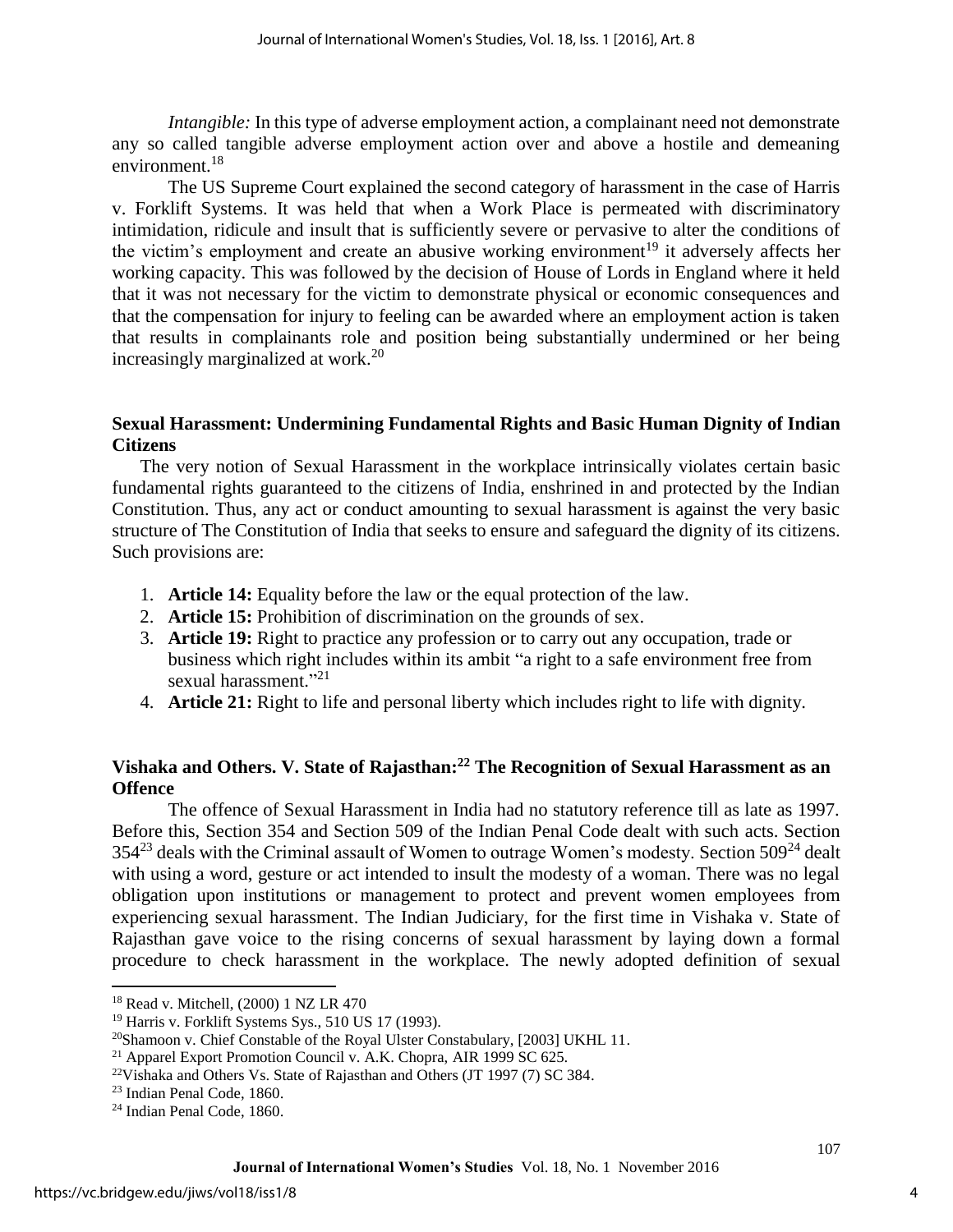harassment was in tandem with that laid down by CEDAW, United Nations Convention on the Elimination of all Forms of Discrimination against Women which came into force in 1979. India signed the Convention on 30 July 1980 and ratified it on 9<sup>th</sup> July 1993 (with certain reservations). The court laid down certain guidelines to ensure a safe and conducive working environment for women in their workplaces.

## **Vishaka Guidelines**<sup>25</sup>

The following guidelines were clearly put forth in the Vishaka case:

- 1. The Employer or other responsible persons became duty bound to prevent or deter the commission of acts of sexual harassment and to provide procedures for resolution.
- 2. For this purpose the term sexual harassment was formally and clearly defined.
- 3. Preventive steps were clearly outlined: prohibition of harassment was to be notified, published, and circulated in appropriate ways. The rules and regulations of government and public sector bodies had to incorporate rules and regulations prohibiting harassment and provide for appropriate penalties.
- 4. Private employers had to include the prohibitions in the standing orders under the Industrial Employment (Standing Orders) Act 1946.
- 5. Hostile work environments had to be eliminated for women in the work place. Work conditions had to be appropriate even for leisure, hygiene and health.
- 6. In case the conduct qualified as an offence under the Indian Penal Code or under any law the employer was responsible for initiating action in accordance with the law with the appropriate authority.
- 7. Where the commission of an offence amounted to misconduct as defined in the service rules, then the appropriate disciplinary action had to be initiated by the employer in according to the rules.
- 8. An appropriate complaint mechanism had to be in place for redressal of the complaint made by any victim. The complaint mechanism had to ensure time bound action on the complaints.
- 9. There should be a Complaints Committee to look into complaints and should be adequate to provide counseling and support service and maintaining confidentiality.
- 10. It further provided that it should be headed by a woman and not less than half its members should be women. Also to pre-empt the possibility of use of any pressure or influence from senior levels the committee would involve a third party who was familiar with the issue.
- 11. Employees were to be encouraged to raise issues in meetings.
- 12. Awareness had to be created in the workplace by prominently notifying the guidelines.
- 13. In case the harassment occurred as a result of an act or omission by any third party or any outsider, the employer had to ensure assistance and support to the victim.

The Vishaka Guidelines were taken as the basis on which The Sexual Harassment of Women in the Workplace (Prevention, Prohibition and Redressal) Act 2013 was drafted, taking care to strengthen areas and sections which needed strengthening.

 $\overline{\phantom{a}}$ 

<sup>&</sup>lt;sup>25</sup> Guidelines and norms laid down by the Hon'ble Supreme Court in Vishaka and Others vs. State of Rajasthan and others –JT 1997 (7) SC 384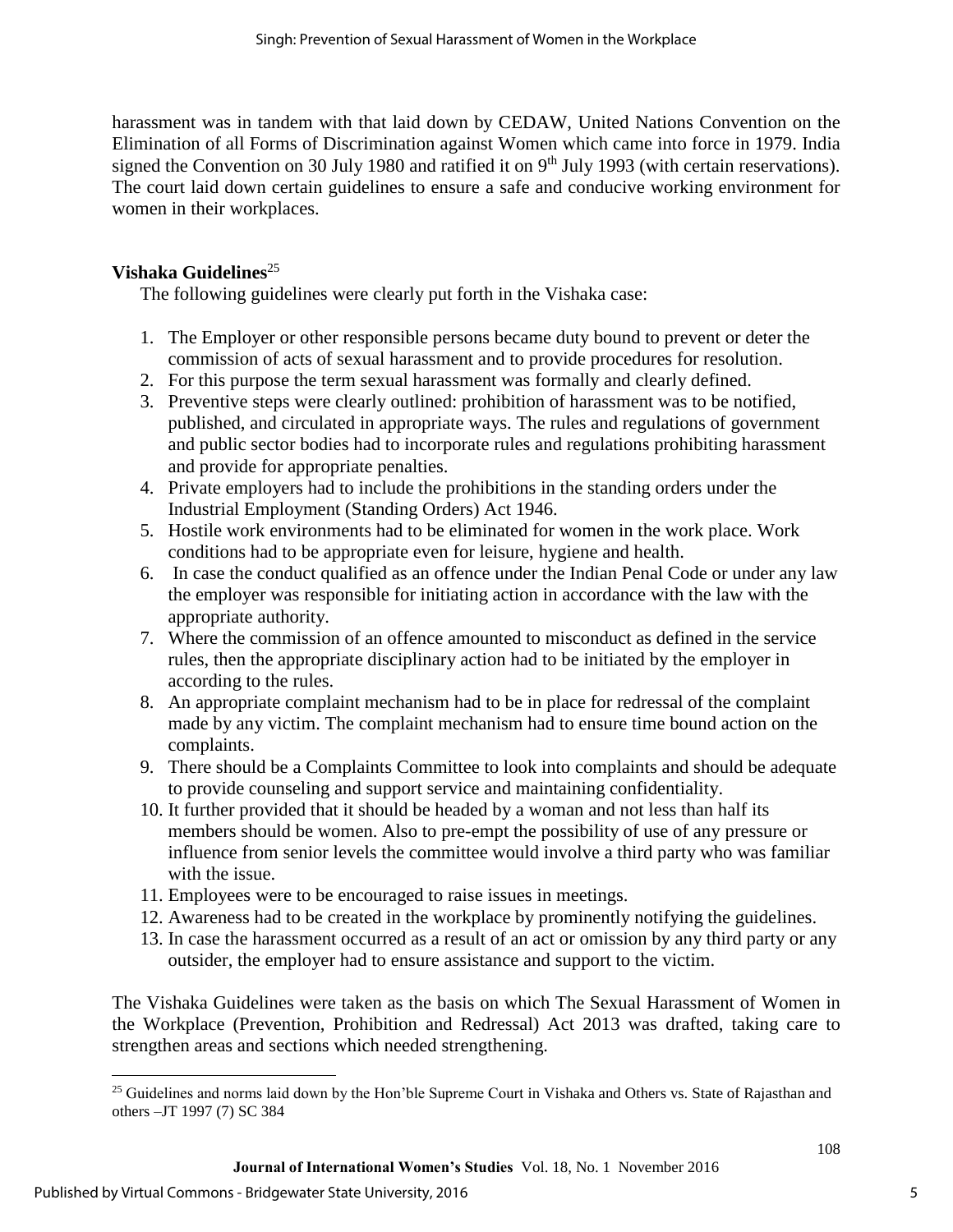#### **The Sexual Harassment of Women in the Workplace (Prevention, Prohibition and Redressal) Act, 2013--Analysis**

The act extends to the whole of India and seeks to achieve three major objectives:

- I. Protection of women against sexual harassment in workplaces
- II. Prevention of conduct amounting to sexual harassment in workplaces
- III. Establish mechanism for redressal of complaints pertaining to sexual harassment

## *Section 2: Definitions*

Section  $2(n)$  of the Act defines the term Sexual Harassment as<sup>26</sup>: Sexual Harassment includes any one or more of the following unwelcome acts or behavior (whether directly or by implication meaning):

- 1. Physical Contact or advances
- 2. A demand or request for sexual favors
- 3. Making sexually colored remarks
- 4. Showing pornography
- 5. Any other unwelcome physical, verbal or non verbal conduct of sexual nature

*Section 2(o)* of the Act defined the term "workplace" as<sup>27</sup> "any place visited by the employee arising out of or during the course of employment, including transportation provided by the employer for undertaking such a journey."

The Act defines the Unorganized Sector as: any enterprise owned by an individual or a group of self-employed workers engaged in the production or sale of goods or providing services of any kind; any enterprise which employs less than 10 workers.

As per this definition, a workplace covers both the organized and un-organized sectors. It also includes all workplaces whether owned by Indian or foreign companies having a place of work in India. It includes Government organizations cooperatives and societies; Hospitals and Nursing Homes; Sports Facilities or any other dwelling places.

#### *Section 3: Prevention of Sexual Harassment*

The Act under Section 3(2) provides that a woman shall not be subjected to sexual harassment at any workplace as defined within the Act. As per the statute, presence or occurrence of circumstances of implied or explicit promise of preferential treatment in employment; threat of detrimental treatment in employment; threat about present or future employment; interference with work or creating an intimidating or offensive or hostile work environment; or humiliating treatment likely to affect a female employee's health or safety may amount to sexual harassment.<sup>28</sup>Certain circumstances if they occur or are present in relation to or in connection with

 $\overline{\phantom{a}}$ 

<sup>26</sup> Section 2(n), The Sexual Harassment Of Women in the Workplace (Prevention, Prohibition And Redressal) Act, 2013.

<sup>27</sup> Section 2(o), The Sexual Harassment Of Women in the Workplace (Prevention, Prohibition And Redressal) Act, 2013.

<sup>28</sup>*Section 3(2) of The Sexual Harassment of Women at Workplace (Prevention, Prohibition and Redressal) Act,2013*: The following circumstances, among other circumstances, if it occurs or is present in relation to or connected with any act or behaviour of sexual harassment may amount to sexual harassment: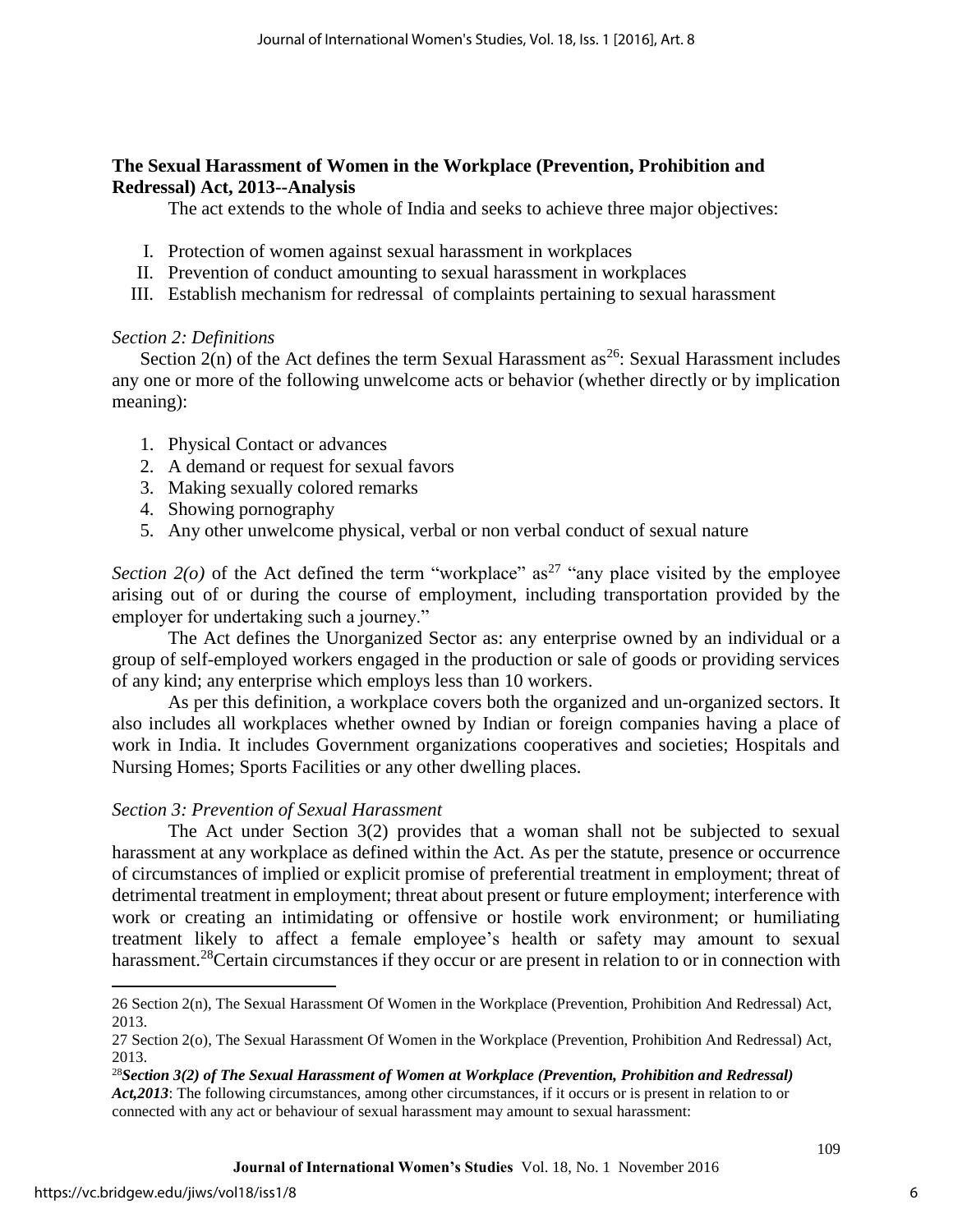any unwelcome act or behavior, are also treated as sexual harassment. For example: implied or explicit promise of preferential treatment in employment or humiliating treatment likely to affect a woman's health or safety constitute sexual harassment. These circumstances have also been clearly defined in section 3 (2) (i) to (v) clearly making the Act strong.

## *Section 4: Constitution of Internal Complaints Committee*

The act under Section 4 (2) (a) provides for the establishment of an Internal Complaints Committee in all administrative units or offices for each workplace. The committee requires four members out of which three should be employees and one should be a non–employee. Half of the members of the committee are supposed to be women and it is also required for it to be headed by a senior level woman employee belonging to that workplace.<sup>29</sup> A woman of any age whether employed or not who alleges to have been subjected to any act of sexual harassment in the workplace may make a complaint against any person to the Internal Complaints Committee or if not constituted then to the local committee.

However, in a subsequent report on Amendments to Criminal Law it was suggested that a more adequate forum would be an independent employment tribunal to handle complaints in a more efficient manner, which would simultaneously be preferable to a victim.<sup>30</sup>

## *Section 10: Conciliation*

 $\overline{a}$ 

This Section provides that the Internal Committee or the Local Committee, on the request of the aggrieved woman, can take steps to settle the dispute between the victim and the accused through the process of conciliation.

## *Section 11(3): Inquiry into Complaints and Power of Civil Court*

The powers vested upon the Committee are similar to that of a Civil Court. Thus, the committee becomes a quasi-judicial body. It is not compulsory for the constituting members to have a legal background. The committee under Section 13(3) has also been given the discretionary power to deduct sum from salary or wages in accordance with prescribed service rules. The committee can also compel the accused to pay compensation to the victim if found guilty according to the inquiry report.

<sup>(</sup>i) implied or explicit promise of preferential treatment in her employment; or

<sup>(</sup>ii) implied or explicit threat of detrimental treatment in her employment: or

<sup>(</sup>iii) implied or explicit threat about her present or future employment status; or

<sup>(</sup>iv) interference with her work or creating an intimidating or offensive or hostile work environment for her; or

<sup>(</sup>v) Humiliating treatment likely to affect her health or safety.

<sup>29</sup>*Section 4(2) (a) of the Sexual Harassment of Women at Workplace (Prevention, Prohibition and Redressal) Act, 2013–Penalty for noncompliance with provisions of Act*- Constitution of Internal Complaints Committee. The Internal Committee shall consist of the following members to be nominated by the employer, namely: Presiding Officer who shall be a woman employed at a senior level at workplace from amongst the employees: Provided that in case a senior level woman employee is not available, the Presiding Officer shall be nominated from other offices or administrative units of the workplace referred to in sub-section. Provided further that in case the other offices or administrative units of the workplace do not have a senior level woman employee, the Presiding Officer shall be nominated from any other workplace of the same employer or other department or organization.

<sup>&</sup>lt;sup>30</sup>Justice J. S. Verma, Justice Leila Seth, Gopal Subramanium, Report of the Committee on Amendments to Criminal Law, January 23, 2013 available at,

<http://www.prsindia.org/uploads/media/Justice%20verma%20committee/js%20verma%20committe%20report.pdf> (last visited May 28, 2016).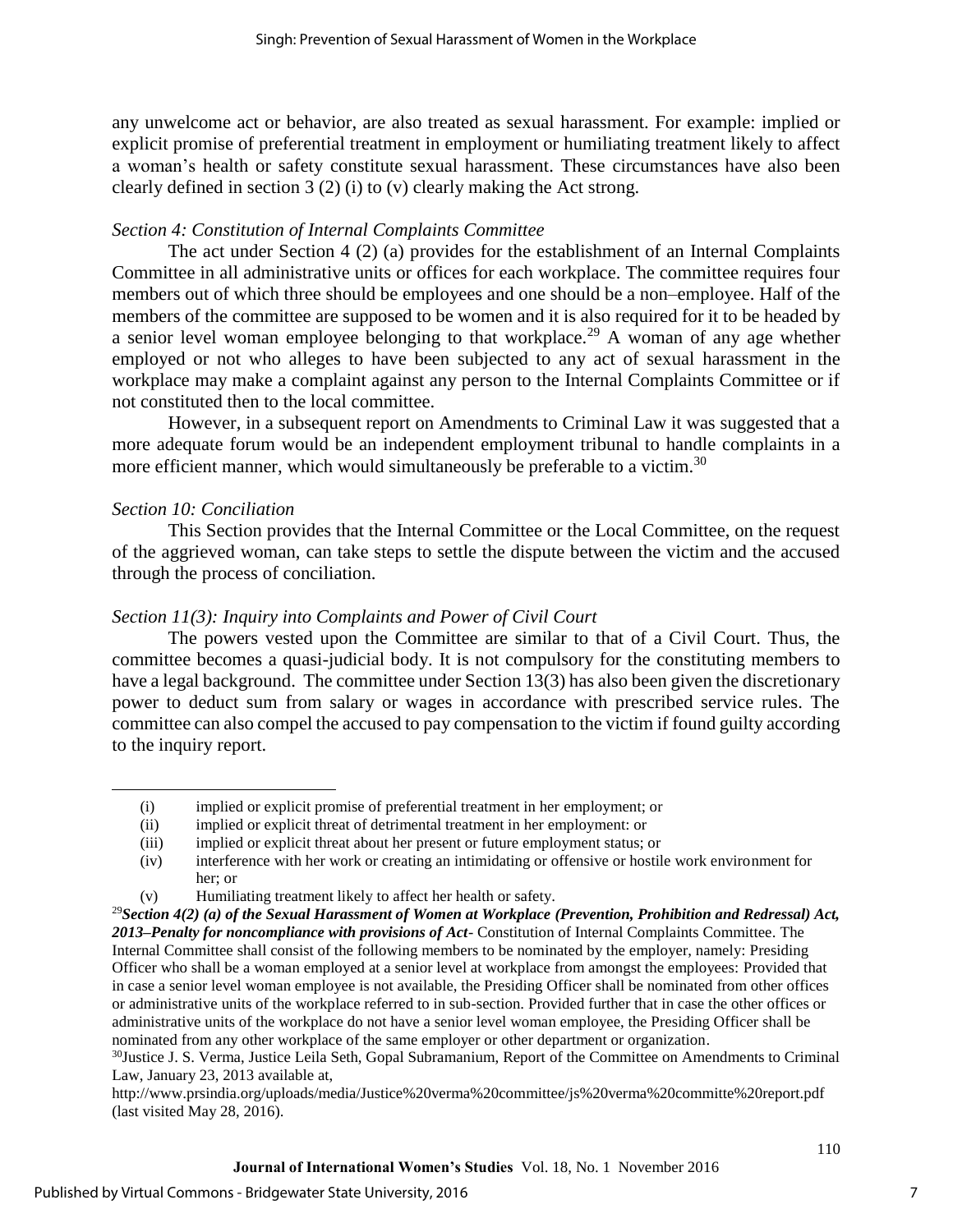#### *Section 19: Duties of Employer*

This section<sup>31</sup> lays down a list of duties that employers needs to observe towards their female employees. These include providing a safe working environment in the workplace including safety from the persons coming into contact in the workplace; putting up notices at conspicuous places in the workplace displaying the penal consequences of sexual harassment; and the order constituting, the Internal Committee

The Employer is duty bound to organize workshops and awareness programmes at regular intervals to sensitize employees with the provisions of the Act and orientation programmes for the members of the Internal Committee in the manner as may be prescribed.

The Employer should provide necessary facilities to the Internal Committee or the Local Committee, as the case may be, for dealing with the complaint and conducting an inquiry. The Employer should assist in securing the attendance of the respondent and witnesses before the Internal Committee or the Local Committee and should make available such information to the Committee as it may require having regard to the complaint made.

The Employer should provide assistance to the woman if she chooses to file a complaint in relation to the offence under the Indian Penal Code or any other law.

The Employer should treat sexual harassment as misconduct under the service rules and initiate action for such misconduct and should monitor the timely submission of reports by the Internal Committee.

#### *Section 26: Penalties for Non-Compliance*

The Act provides a monetary fine of Rs 50,000 to be paid by the Employer in the case of non-compliance. In case of continuation of the offence, the punishment can be doubled followed by/along with the revocation of the business license or cancellation of the registration of the entity.

#### **Conclusion**

The Vishaka Case brought to the fore the institutional manifestation of gender inequality in workplaces in the form of sexual harassment. The Apex Court in its decision equated a safe and healthy working condition as a requisite for human dignity under the Right to Life clause of the Indian Constitution. By laying down strict guidelines to prevent and redress sexual harassment in the workplace, the court ensured that the offence was accorded the gravity which was due. "Sexual harassment" has come to be viewed as a violation of the fundamental right to equality.

The Act provides a comprehensive legislative framework to protect and safeguard the interest of women in the workplaces. It seeks to establish favorable working conditions conducive to the growth and development of women. The Committees established under this Act have been clothed in quasi-judicial authority giving them enormous powers to redress grievances and award punishment for any misconduct provided for by the Act. India has come a long way since it first recognized sexual harassment as an offence, but it has a lot further to go to achieve what is so poignantly stated in Section 3(1) of the Sexual Harassment of Women at Workplace (Prevention, Prohibition and Redressal) Act, 2013 as:

*"No woman shall be subjected to sexual harassment any workplace"*

 $\overline{\phantom{a}}$ 

<sup>31</sup> Section 19 of *the Sexual Harassment of women at workplace (Prevention, Prohibition and Redressal) Act, 2013*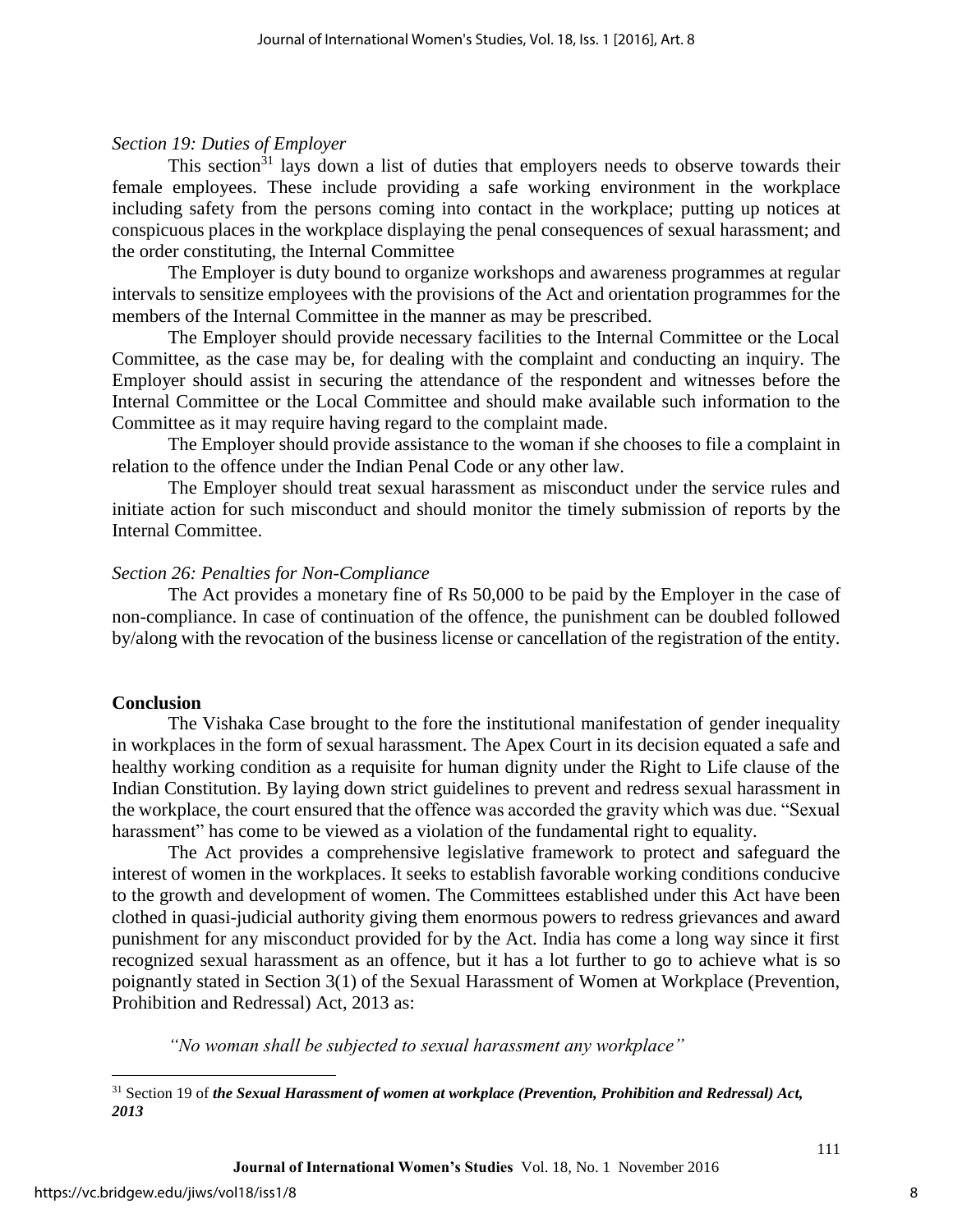The legal systems were put in place in 2013, but it they are still so new that their social impact can be understood only after the passage of time. Sufficient data is not yet available to study the repercussions of the Sexual Harassment of Women at Workplace (Prevention, Prohibition and Redressal) Act, 2013. However there are some areas where it has made a significant impact. It has succeeded in creating awareness in society about the alternative legal recourse available to women in distress in their workplaces. Previously, many women preferred to suffer in silence than to go through the torture of a criminal justice system with its accompanying complicated and delayed procedures. Now, women have the option of pursuing legal recourse through a simple and time-bound processes. Help is provided to the victim and a conciliation is also possible. Perhaps its most significant success has been the development of an awareness of the Act's existence. Companies have become more compliant with the law and they have done their bit to create workplace awareness. Women have become more confident and the environment in the work place has become significantly more woman friendly. A recent survey (2016) by the Fraud Investigation and Dispute Services shows a rise in the number of complaints which indicates that women maintain their faith in this system of justice.